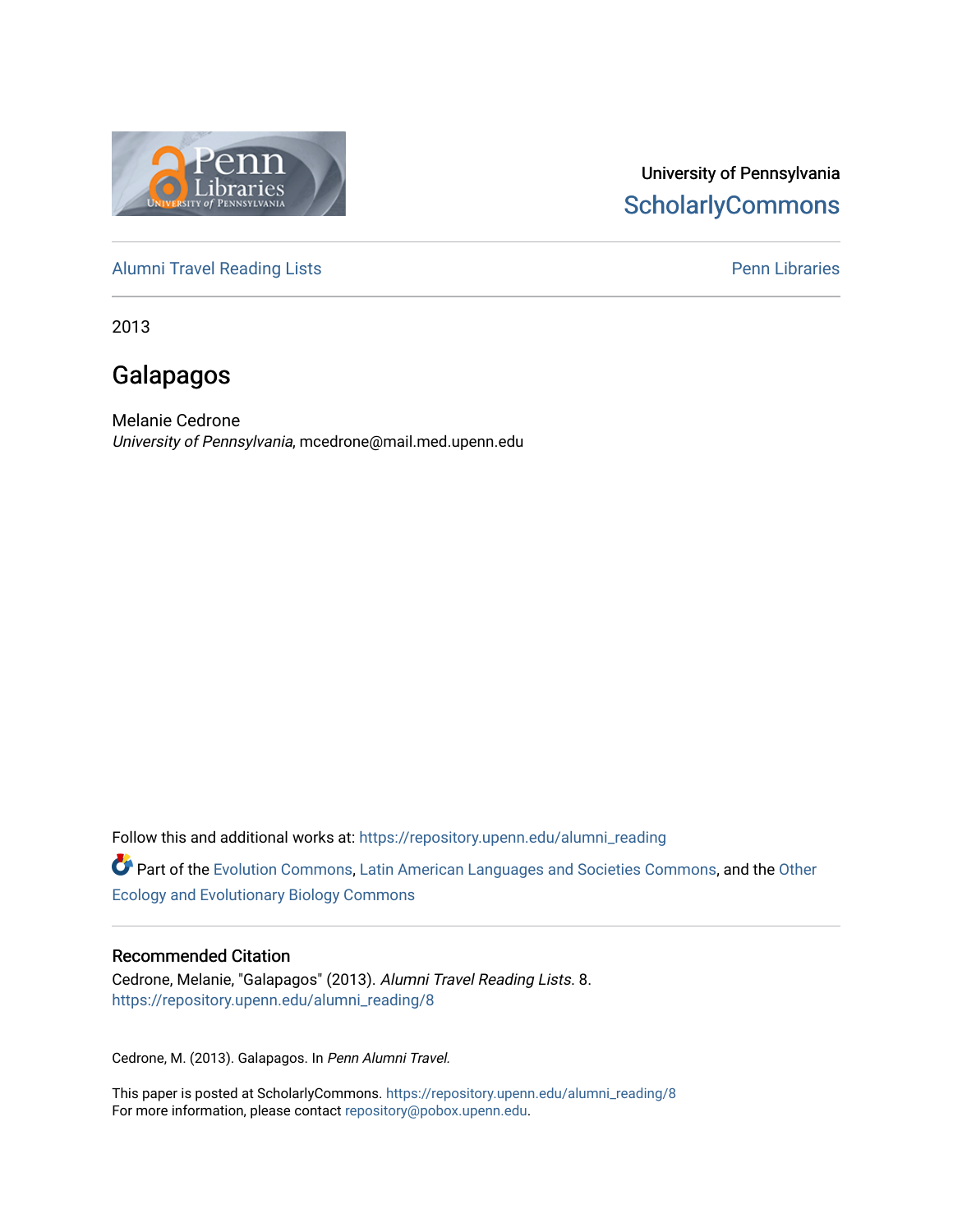# Galapagos

#### Abstract

Suggested readings for the Penn Alumni Travel trip to the Galapagos. See the Library Guide for this bibliography [here](http://guides.library.upenn.edu/aecontent.php?pid=507381&sid=4207883).

#### Keywords

penn, alumni, travel, galapagos, nature, wildlife, guidebooks, darwin

#### **Disciplines**

Evolution | Latin American Languages and Societies | Other Ecology and Evolutionary Biology

#### **Comments**

Cedrone, M. (2013). Galapagos. In Penn Alumni Travel.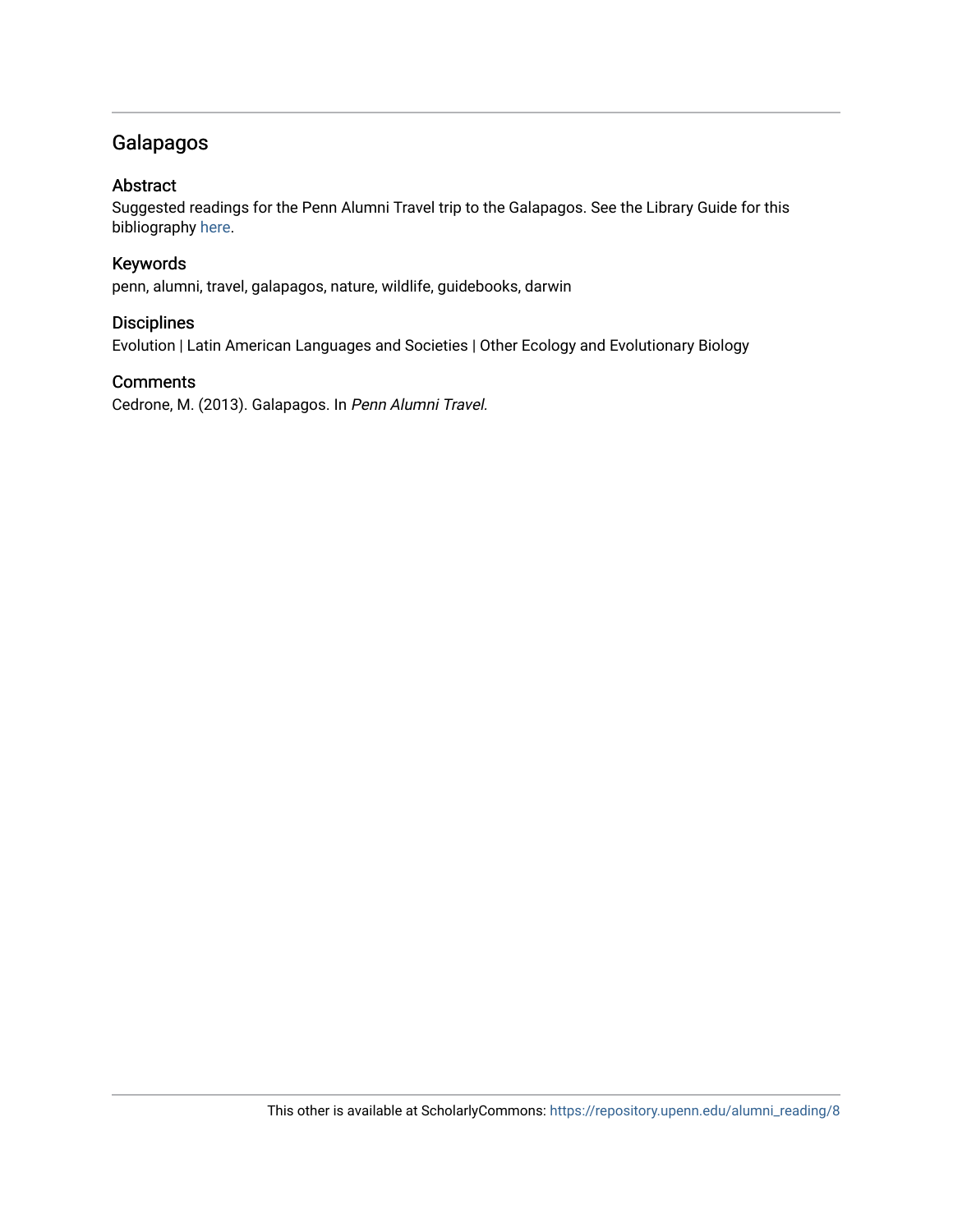

Alumni Travel Bibliography **Galapagos**

Prepared by Penn Library Subject Specialist:

Melanie Cedrone Collections and INformation Services Environmental Science mcedrone@mail.med.upenn.edu

## *Guidebooks*

Horwell, David, and Peter Oxford. *Galapagos Wildlife*. 3rd ed. Bucks: Bradt Travel Guides, 2011.

"Written by two expert naturalists who are passionate about the Galápagos, this guide is packed with entertaining descriptions and full-color photography aids in identifying key species both on land and below water." (From the Publisher)

Stewart, P. *Galapagos: The islands that changed the world*. New Haven: Yale University Press, 2006.

"Rocky, fragile, beautiful, strange—the Galápagos archipelago is unlike any other place on earth. Its geology, its unique flora and fauna, and its striking role in human history intersect in surprising and dynamic ways. This book is the most wide-ranging and beautifully illustrated book available on the famous islands. Not since Darwin's Naturalist's Voyage has a book combined so much scientific and historic information with firsthand accounts that bring the Galápagos to life." (From the Publisher)

## *Darwin Related Readings*

Darwin, Charles, 1809-1882. *Charles Darwin's Notebooks from the Voyage of the Beagle*. Ed. Gordon Chancellor and John van Wyhe. Cambridge: "Cambridge University Press, 2009. Van Pelt Library. QH365 .A1 2009. This is the first full edition of the notebooks used by Darwin during his epic voyage in the Beagle. It contains transcriptions of all fifteen notebooks, which now survive as some of the most precious documents in the history of science. The notebooks record the entire range of Darwin's interests and activities during the Beagle journey, with observations on geology, zoology, botany, ecology, barometer and thermometer readings, ethnography, anthropology, archaeology and linguistics, along with maps, drawings, financial records, shopping lists, reading notes, essays and personal diary entries." (From the Publisher)